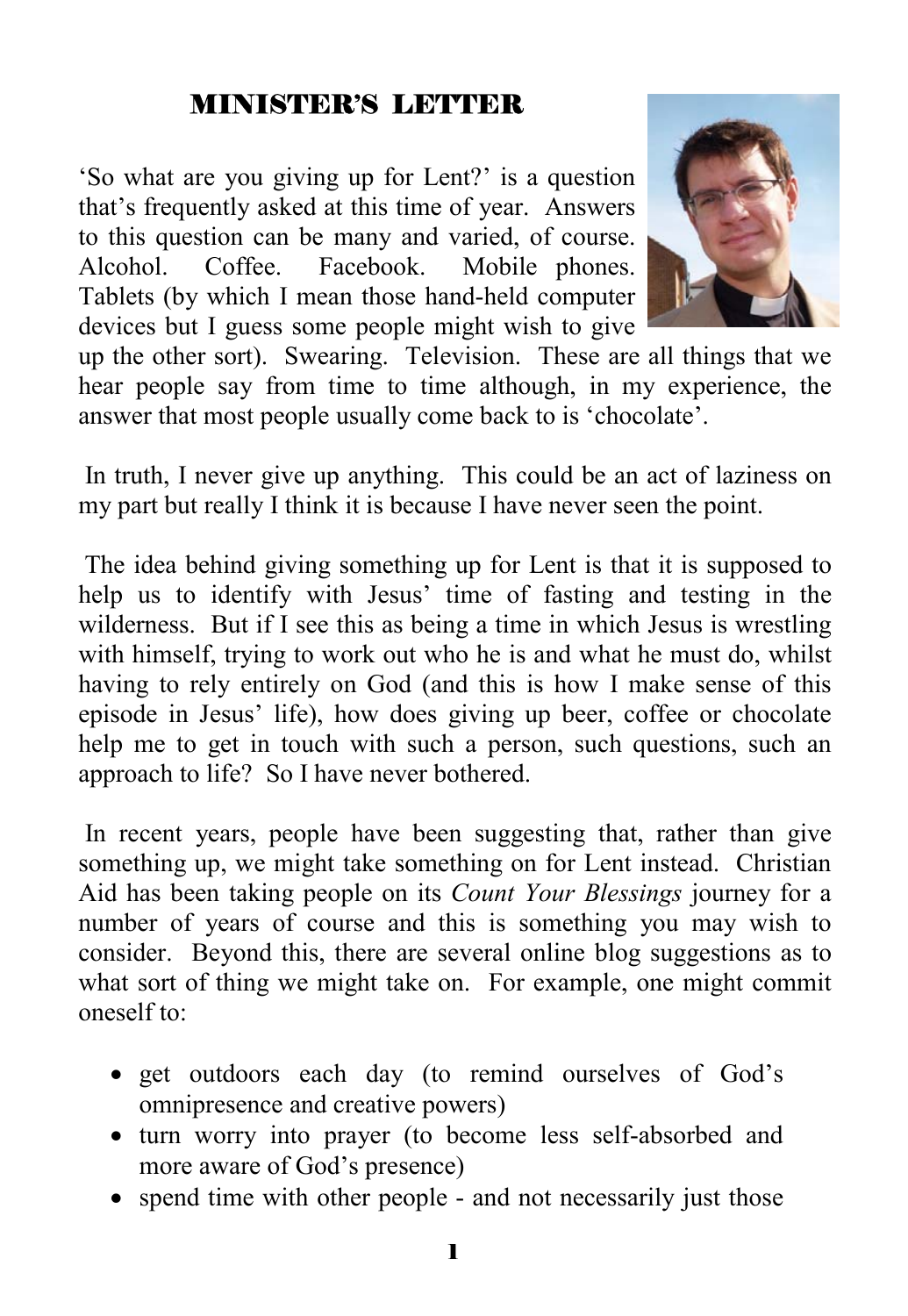whom we know and love (revealing God's love through acts of generosity and kindness)

- write and post a card/letter to or phone someone every day (to remind people that they are cherished and loved)
- lighten a load for someone and/or to help a stranger (for this is the work of Christ)
- serve a servant (to show someone who serves you in some way that they and what they do are/is valued)
- offer to become your local church's Bookings Secretary or Worship Co-ordinator (to enable your church to continue to operate effectively)\*

 Whether you traditionally give something up for Lent or not, I encourage everyone to try something different this year. Who knows? Maybe this will be just the start of something. And maybe an alternative approach may draw us all closer to the God revealed to us in Jesus and bring us even more alive to the life of the world.

With every blessing

## *Paul*

\*OK, I admit it. I added the last one. But these are vacancies that we currently have within our church and we desperately need to fill them, so please consider offering your services for one of them and feel free to ask me what either of these roles involves.

 $\left| \left( \alpha \right) \right| < 0 > \frac{1}{\alpha}$ 

Lent comes providentially to reawaken us, to shake us from our lethargy.

Fasting makes sense if it really chips away at our security and, as a consequence, benefits someone else, if it helps us cultivate the style of the good Samaritan, who bent down to his brother in need and took care of him.

*Pope Francis*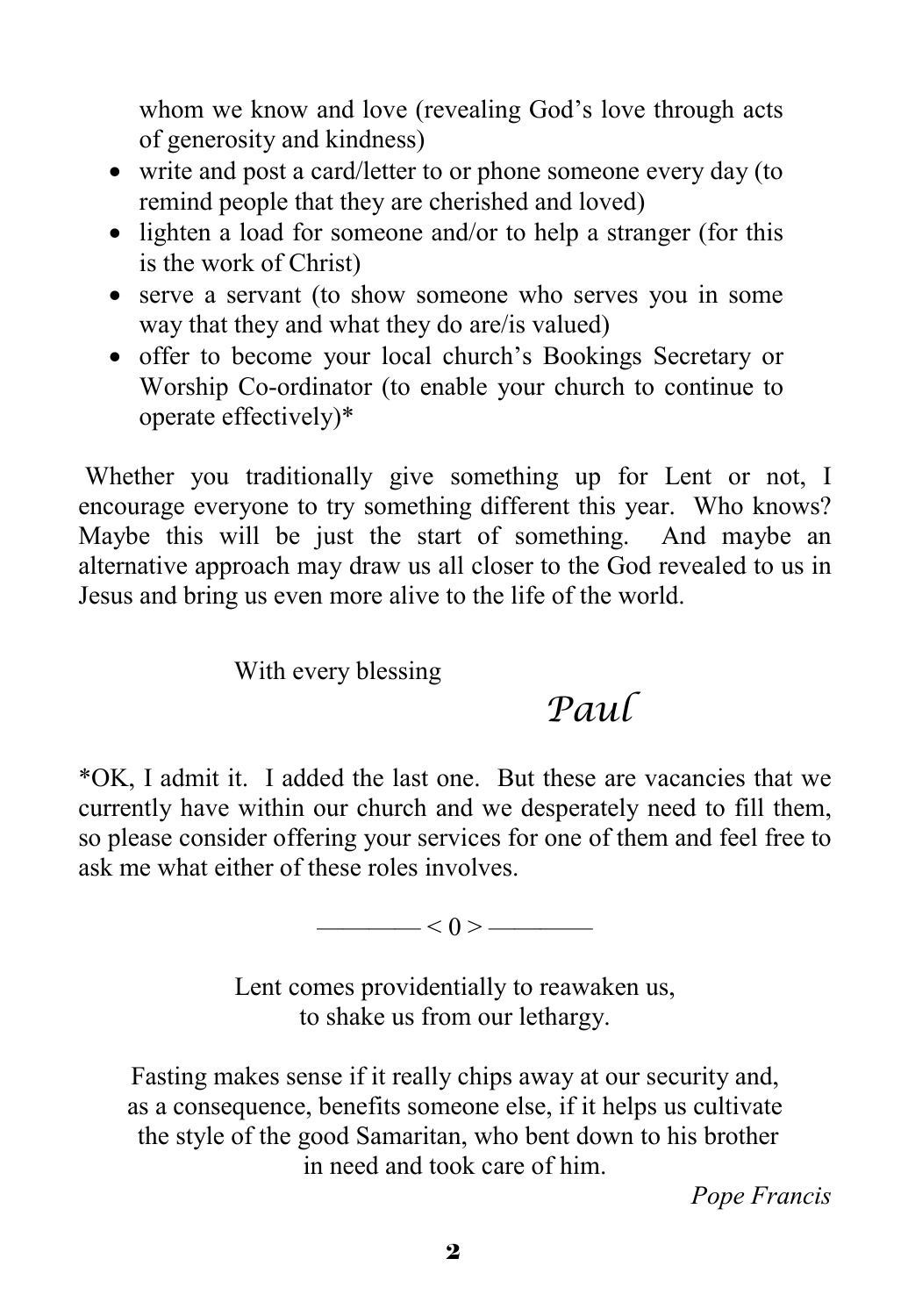#### Extreme Letters

 *Taken from: Extreme devotion, the voice of the martyrs from the co-authors of Jesus freaks. Serious followers of Jesus pay a price, and extreme followers often pay the ultimate price. Each story is true.* 

#### THE UKRAINE

#### **The Soviet newspaper,** *Molodij Gruzii,* **reported the imprisonment of three Christians. Their crime was starting an organised chain letter to help people all across the Soviet Union understand the teachings of Jesus Christ.**

Unable to publish Bibles or Christian books, they began sending out multiple copies of these letters and asking recipients to make copies and pass them on. Through this creative method of spreading the gospel, thousands of letters had reached into many areas of the Soviet Union. The children especially like them because they were not allowed to attend church, and the letters became an integral part of their Christian teaching.

In addition, these letters helped to bolster the faith of Christians throughout the country during that time. After years of government repression and interference in their churches, they were ready to try something bold and new. They sincerely wanted everyone to know about the love of God, and despite the restrictions placed upon them, their brilliant simplicity allowed the message to spread throughout the town of Tbilisi and even into some areas of the Ukraine! Another newspaper article stated, "The Christians have flooded our town with their writings." It described this coordinated effort as "an offensive on the part of the believers."

Who could predict the far-reaching effects of a mere chain letter!

*After fifty years of tyranny against Christianity, Soviet officials felt threatened by a chain letter. Their cowardly response demonstrates the power contained in God's Word. Oppression does not yield to human effort. It does not soften with feelings of sympathy. It only resists the powerful Word of God -- active and alive in the lives of believers. Satan trembles at the power contained in God's Word. Are we as aware of its power as its adversaries are? If it has been a long time since you experienced awe when reading Scripture, ask God for a second chance. Ask him to show you his power and experience the Word's effect on your life today.* 

Your word, O Lord, is eternal; it stands firm in the heavens. (Psalm 119:89)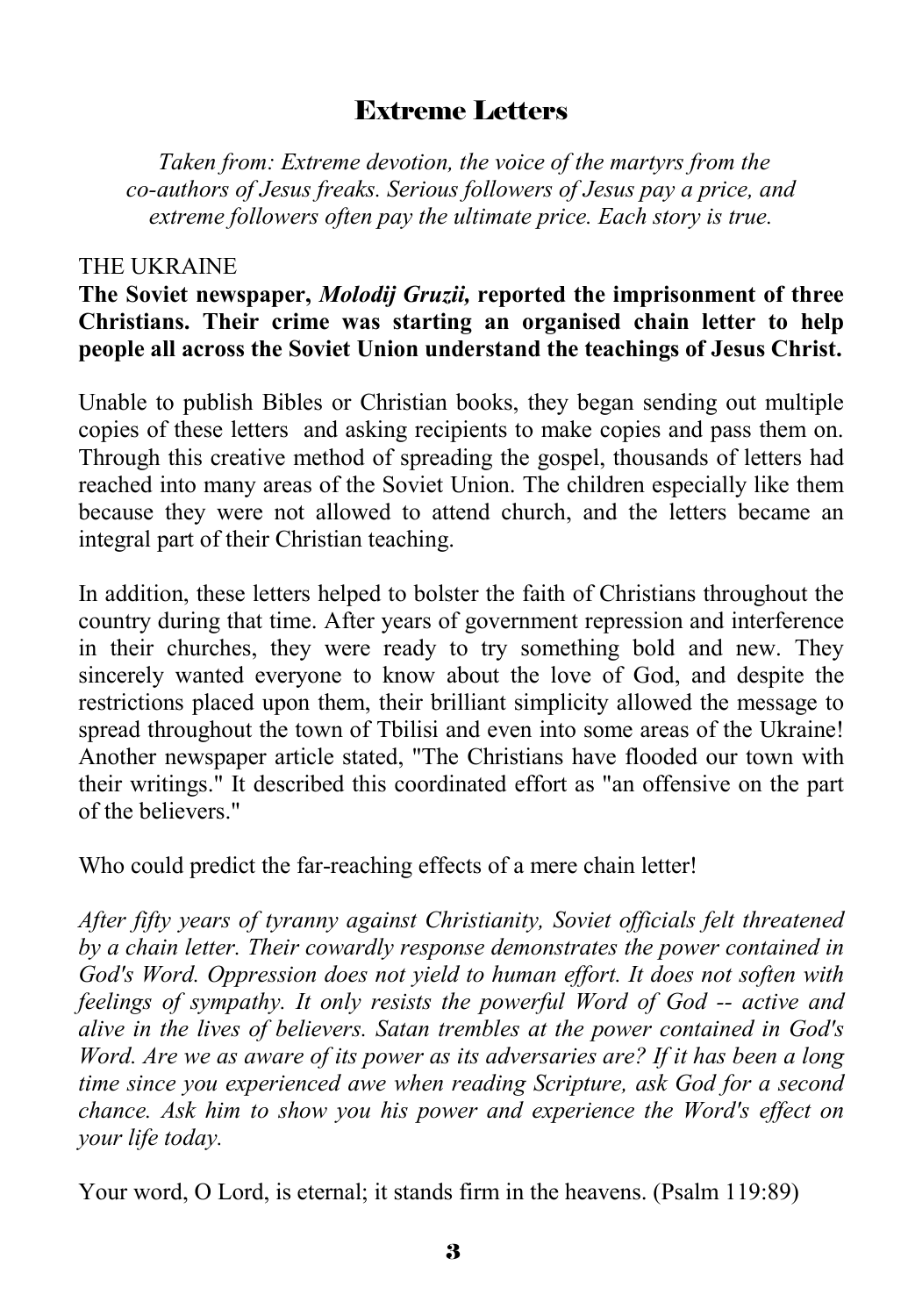**JESUS SAID TO THEM:** DO YOU KNOW WHAT I HAVE DONE TO YOU?

Friday 6th March Women's World Day of Prayer All are welcome



## Praying for The Bahamas

## **10:30am Christ Church, 16 Copse Hill, SW20 0HG**

**8:00pm Martin Way Methodist Church, SW20 9JZ** 

**Although organised and led by women, this is essentially a day of prayer for everybody as we demonstrate our solidarity with our sisters and brothers in other countries. All are welcome to attend.**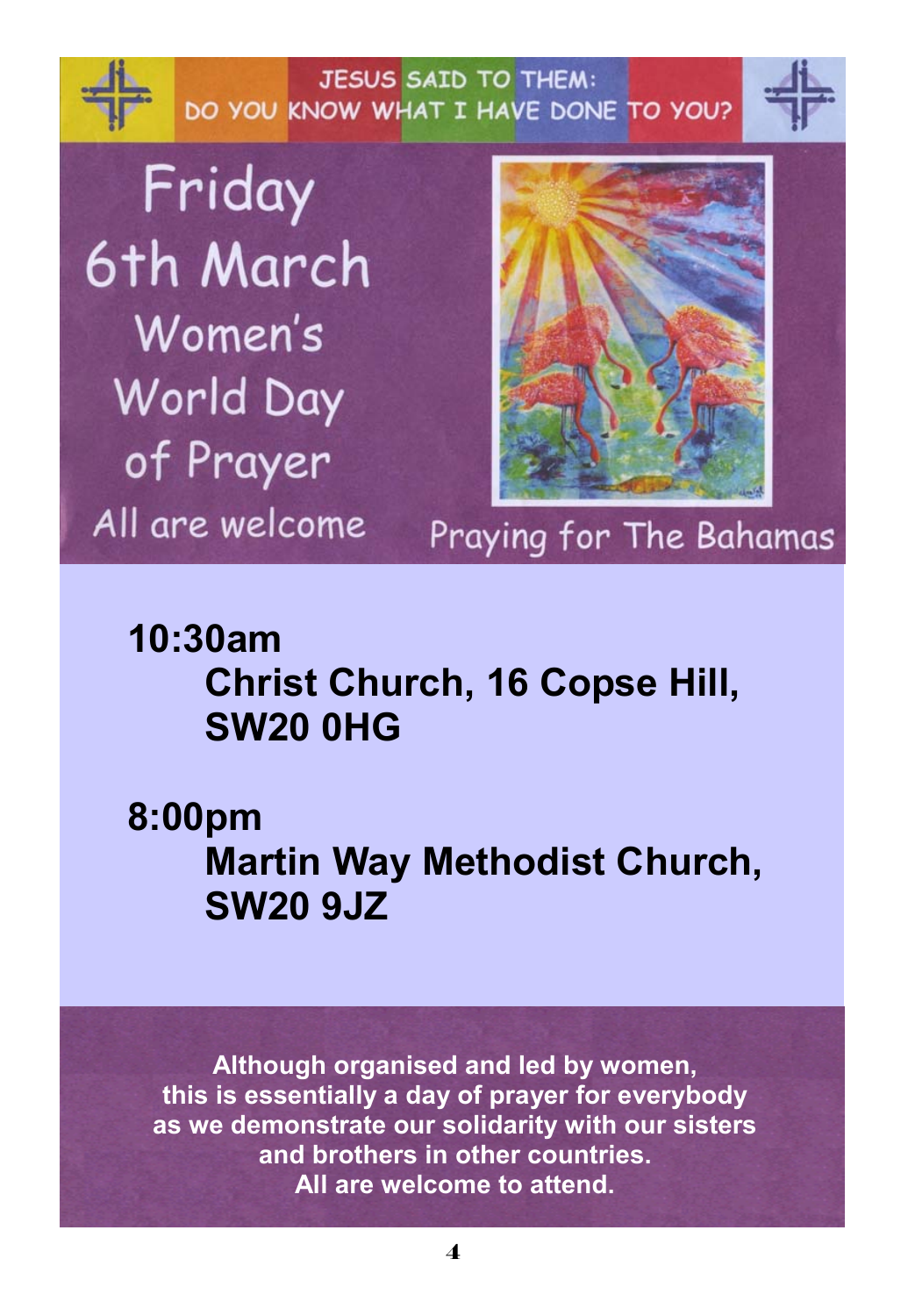#### My Prison Visit

 My morning reading from Amos initially challenged me on my comfortable lifestyle and getting out of my comfort zone but, I did not dwell too much on this since I was waking up on Thursday January 22nd at 5.30 to a freezing, cold and, still dark morning to meet my friends at the Highdown prison in Banstead.



 A group of 25 of us was to meet at the Conference Centre arranged by Rev. Mark Tomlinson, a local Sutton Minister and Projects Director of Sutton Community works. Catrin Hubbard, who is a Christian worker with Sutton Schoolswork had previously informed us that this prison visit and breakfast at the Clink restaurant would be a very worthwhile experience. Also as part of our outreach to the community, we, at the Welsh Presbyterian church in Lind Road, Sutton were encouraged by our minister the Rev. Richard Brunt to avail ourselves and venture out of our comfort zones.

 Sutton Community Works (www.suttoncommunityworks.org) is a charity formed of over 12 local Sutton churches and Mark oversees the Sutton Street Pastors, School Pastors, Sutton Foodbank, Sutton Seniors and Prayer for Sutton. The Sutton Schoolworks (www.suttonschoolswork.co.uk) was founded in 1995 to support the provision of collective worship across the London Borough of Merton and to increase the knowledge and understanding of the Christian faith among children and young people. The Welsh church in Lind Road has benefited greatly when Catrin has shared her expertise and taken part in



our Welsh services and in her native language.

 HM Prison Highdown, built in 1992, houses 1,200 category B and category C male prisoners. After being subjected to the usual strict security protocol, we were led to the warmth and the welcomed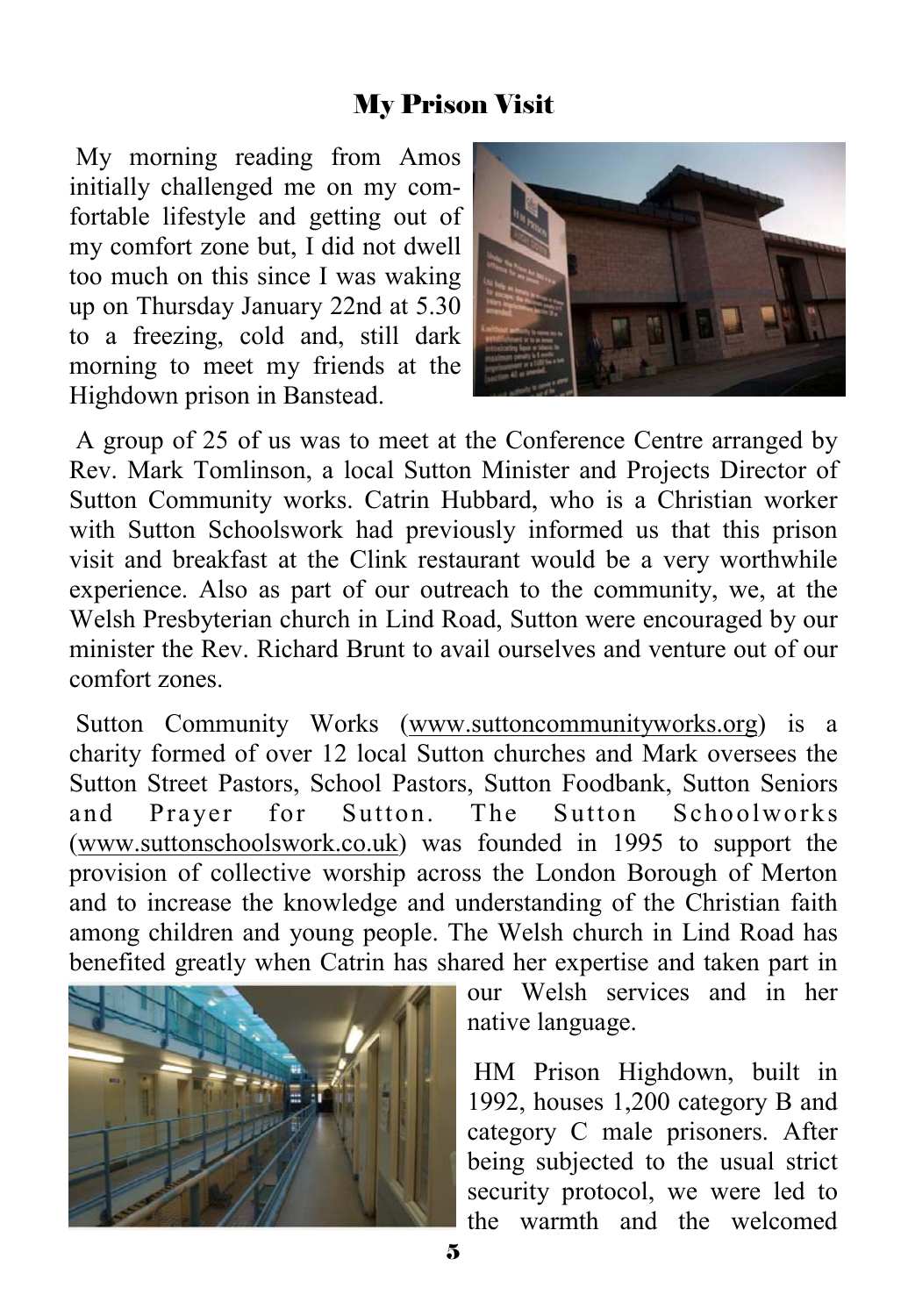atmosphere of the Clink restaurant which operates as a mess for prison staff and training workshop for prisoners. Hard to believe we were on the site of the former Banstead lunatic asylum. The restaurant can be compared to any other West end Eco-friendly eat-



ing place. The food and service was of the highest quality and the fellowship sweet in a relaxed atmosphere.

 The purpose of the visit as well as meeting together as church leaders was to hear about and pray for the local prison's work. After breakfast there was an opportunity to hear about the various services of the prison i.e. healthcare, drug counselling, detox, literacy and other rehabilitation programs especially for the re-offenders. The re-offending rate was particularly high in Highdown (40-50%) in 2010 and the establishment of the Clink restaurant has helped and continues to give hope to many prisoners and achieved a verified re-offending rate of 12.5% in 2014. It was refreshing to hear about the positive work that is being done as opposed to what we hear in the media regarding the low morale of the prison staff.

 Before we got down to praying in groups for the prison work and for each other, there was an opportunity to introduce ourselves. When it became obvious that the Welsh contingent was well represented, a friendly banter followed where most in the group purported to have a Welsh relative or a connection!

 The visit proved to be a worthwhile and challenging experience. On my way home I was able to reflect on those accusing words of Amos aimed at those living in complacency and luxury. The prisoners in Highdown do not live in luxury and their needs are great. God wants us to care for others as he cares for us and we must put the needs of others before our wants. Let's get out of our comfortable pews and chairs!

*Gwen Wildman* 

"*Having food and raiment, with these we shall suffice ourselves"*  (1 Tim 6:8 Young's Literal Translation)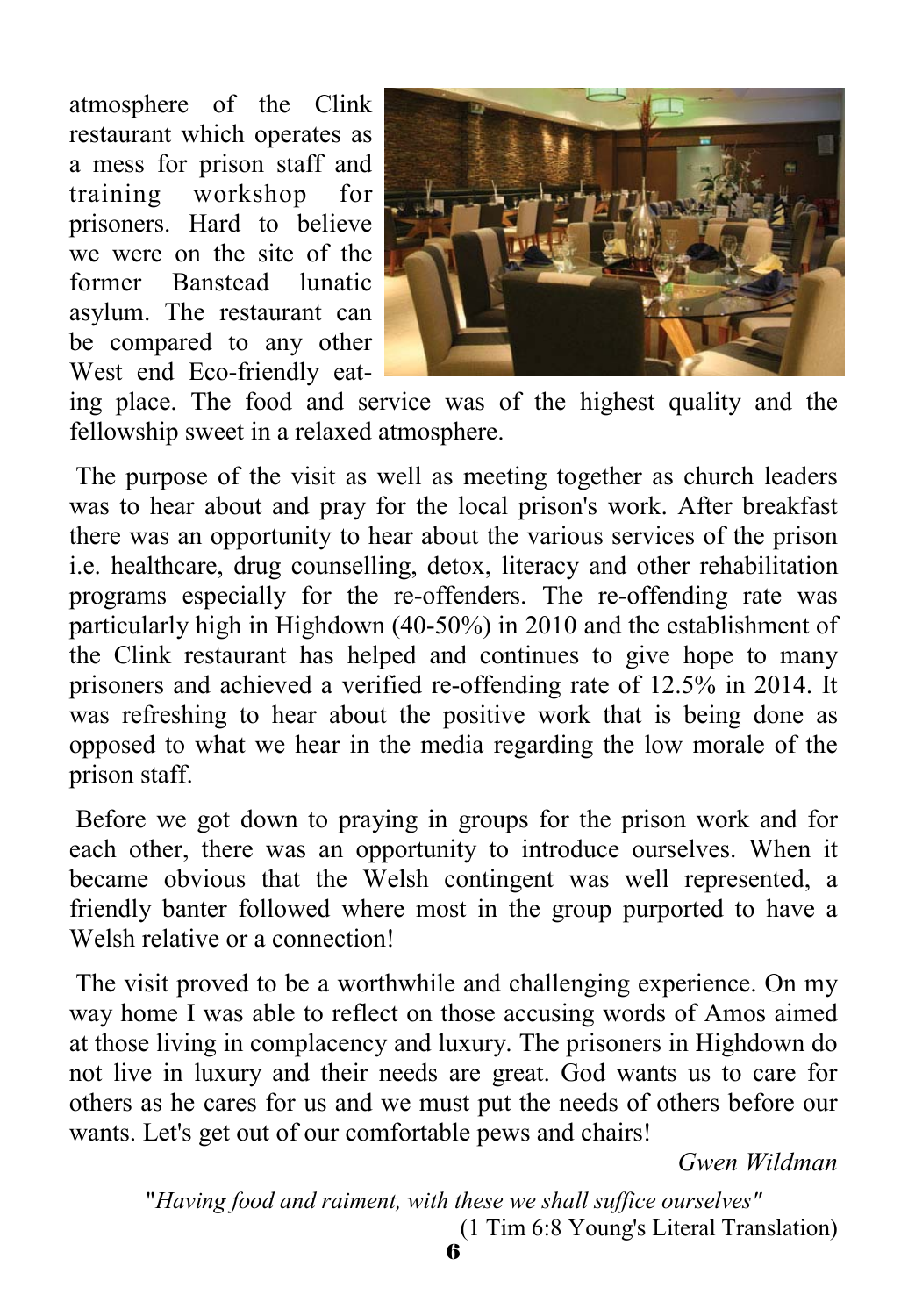#### Love One Another

In Merton and across Great Britain on Sunday  $1<sup>st</sup>$  February many Mosques opened their doors welcoming people in so they could see and learn that they are not the headquarters for extremists; they wanted to share understandings with others in friendship and caring away from all the horrible happenings of these many groups of extremists in many countries today. On that day after our church service, over coffee, I asked generally "Is anyone visiting the open invitation to a Mosque today?" I received a few smiles, a few looks of surprise and a few of shock!

These reactions reminded me of an article in the 6th December edition of Radio Times by a Christian Commentator , where after commenting on the hit single "Do they know it's Christmas?" he said if the sale of this single had just been for children the better song title would have been "Do they know what Christmas is?" He stated that the Bible Society survey in 20124 indicated 25% of our children had never heard of Noah's Ark, similar numbers had not heard of the Nativity, 43% not heard of the Crucifixion and 53% had never read, seen or heard of Joseph and his coat of many colours. He commented that, without the knowledge of Christianity, what would our kids make of some literature – drama- Christian imagery? He then goes on to say about integration, if we do not know about our own faith, how can we integrate? It works both ways, do other faiths know about Christmas, and what efforts do us Christians know about other faiths; their tines of celebrations (ie Eid al-Adha, Hanukkah, etc) How are we supposed to grow nearer to each other without a broader understanding? We are not looking for conversion but understanding and friendship with the "over the garden wall" cup of tea. At the ordinary level of folk I think there is that neighbourliness and friendship with respect. Like most religions there are differences in ranks and systems as seen through the different denominations in Christianity, often not a good example of getting on as one, so we cannot criticise other faiths.

If we go back hundreds of years Christianity was as savage and brutal as is now instantly seen in the Middle East on our 24 hour TV screens,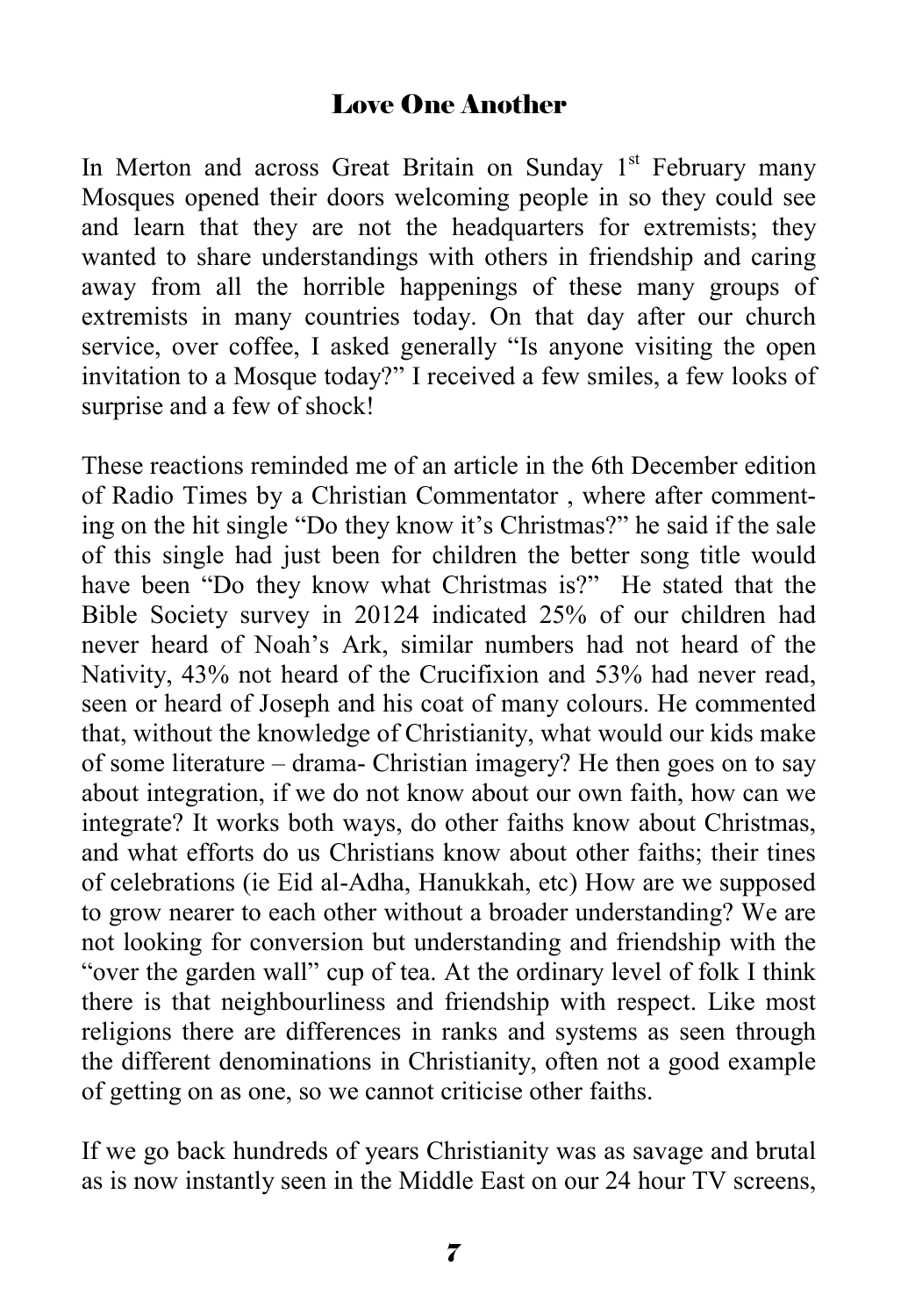we are now allegedly more educated than the unschooled tribes of the world trying to fire their types of beliefs. Are we any better? TV recently showed the Holocaust happenings and the First World War savagery. Yes we are all capable of these horrors.

Forgive me, I've been rambling! What I'm trying to say is, we have to learn more about one another in Peace, at street level it can be done, but then we have the critics who are always ready for a fight. Faith leaders often cause distrust with actions and words and TV reporting can be very one sided or a scene plainly fixed.

Where we live we have Muslim and Hindi neighbours, some stay at home Christians, some we don't know. But we all are good neighbours, respecting each others faiths or thoughts, each helping one another at times of need.

When we have a chance to learn about each other and respect one's beliefs we need to speak up, we are all what we are because of where we were born and how we were brought up. THINK ABOUT THAT!

Surely our young people are being let down because of a lack of understanding and education, it will take a lot of time and bad happenings because of extremism near our own doorsteps. We really do need to share and mix.

In our travels, Mary and I, have met many faiths, at our level where love and kindness have been shared, especially in the Middle East, the natives of Canada and Alaska, and elsewhere. Throughout their history and beliefs, the tribes of the world have always had a Supreme Being with prophets and messengers and many different names. Let's share these beliefs in peace and togetherness with our 'Supreme' being and as our minister Paul said in his letter in our February Newsletter, "Love one another". Let us work at that!

*Derek Heaton* 

*PS* 

Why not read Genesis 11 verses 5-9

Was this a test our Lord gave us? Could we live peacefully together in this "mumbo-jumbo" world? What a test!!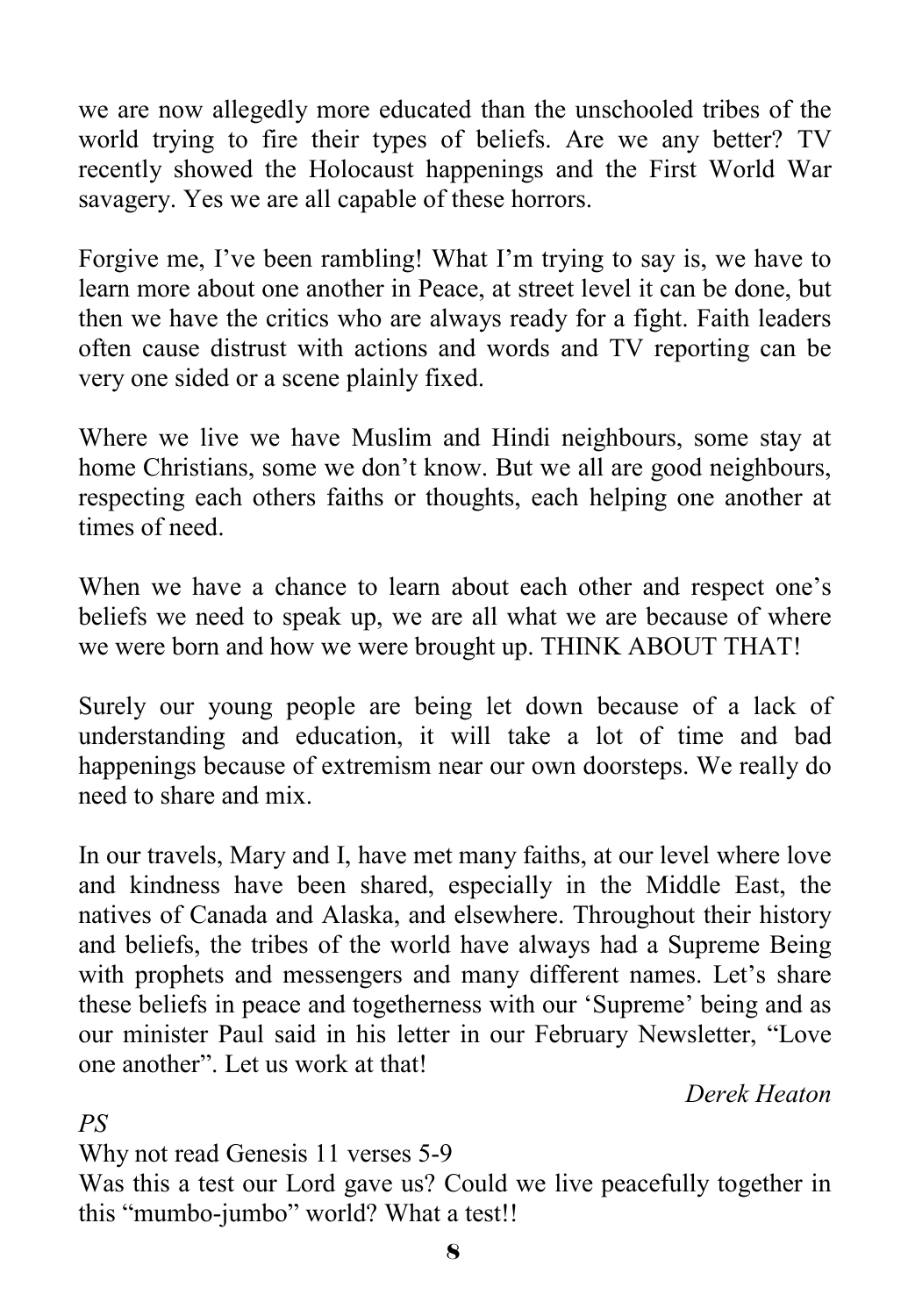**\*\*\*\*\*\*\*\*\*\*\*\*\*\*\*\*\*\*\*\*\*\*\*\***\* We believe every Human being Has worth seeing Every name Is a sound worth saying Your potential A prayer worth praying You see coal - God sees diamonds We believe in the grace Of the gifts Gods gives His breath In everything that lives Greater gifts to be discovered Deep in you, disguised, dust covered You see coal - God sees diamonds We see God seeking A servant generation Kindness a the kindling To kick start transformation Love as liberation Of a captive creation We are digging for diamonds God sees. *Gerald Kelly 2011*  www.blessnet.eu

◈ ◈ </del>

◈ ◈ ◈ ◈  $\color{blue}\blacklozenge\color{orange}\blacklozenge\color{orange}\blacklozenge\color{orange}\blacklozenge\color{orange}\blacklozenge\color{orange}\blacklozenge\color{orange}\blacklozenge\color{orange}\blacklozenge\color{orange}\blacklozenge\color{orange}\blacklozenge\color{orange}\blacklozenge\color{orange}\blacklozenge\color{orange}\blacklozenge\color{orange}\blacklozenge\color{orange}\blacklozenge\color{orange}\blacklozenge\color{orange}\blacklozenge\color{orange}\blacklozenge\color{orange}\blacklozenge\color{orange}\blacklozenge\color{orange}\blacklozenge\color{orange}\blacklozenge\color{orange}\blacklozenge\color{orange}\blacklozenge\color{orange$ 

◈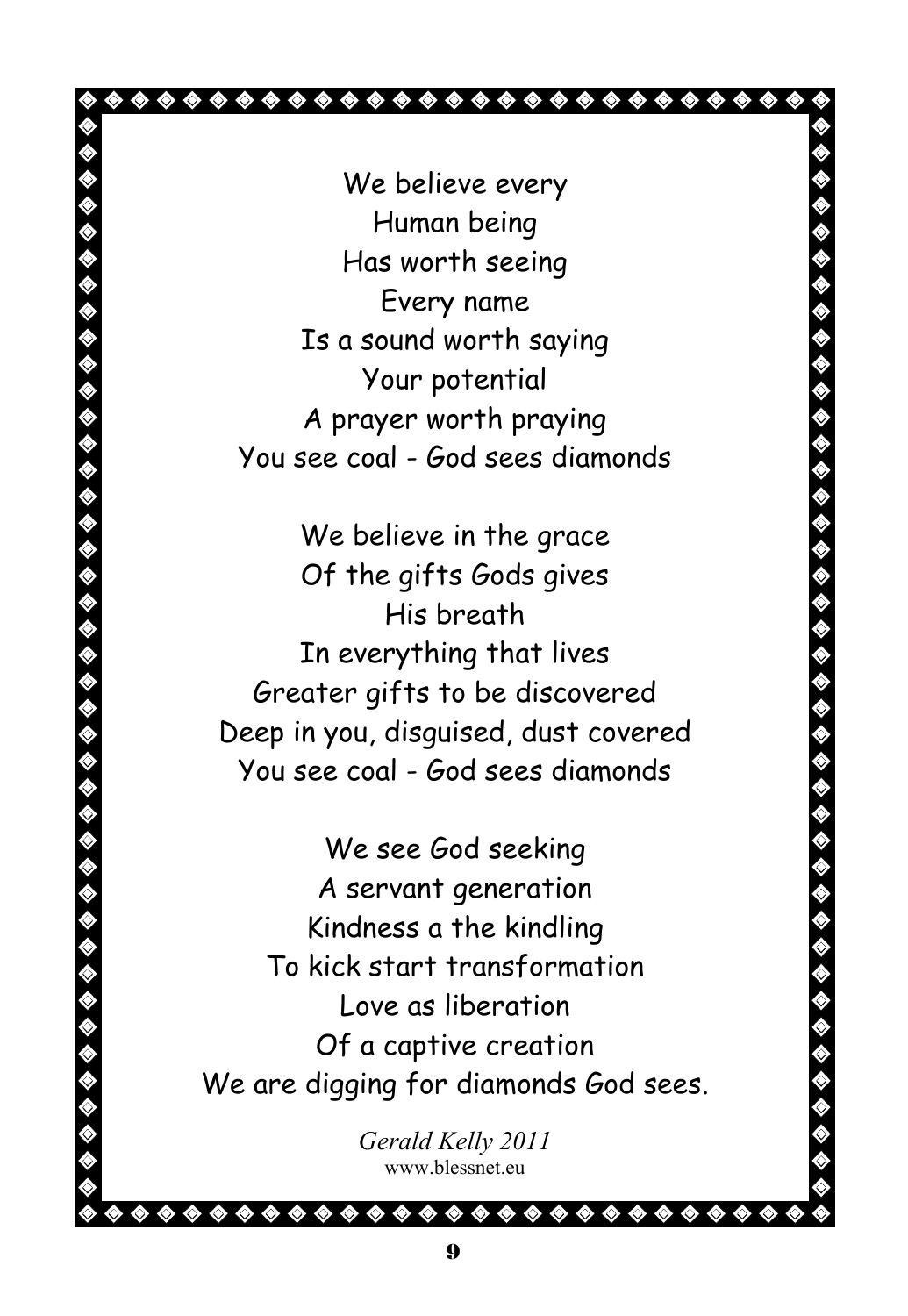#### What are your gifts?

Sometimes it is hard to identify the gifts that God has given us.



If you are still struggling, why not ask someone who knows you well what they think your gifts are.

Now that you have some idea about your gifts, how are you going to use them to do God's work? Remember, this can be at Church, at school, at work or with your family and friend.

#### **We can perform God's work at any time and at any place, not just on a Sunday in church.**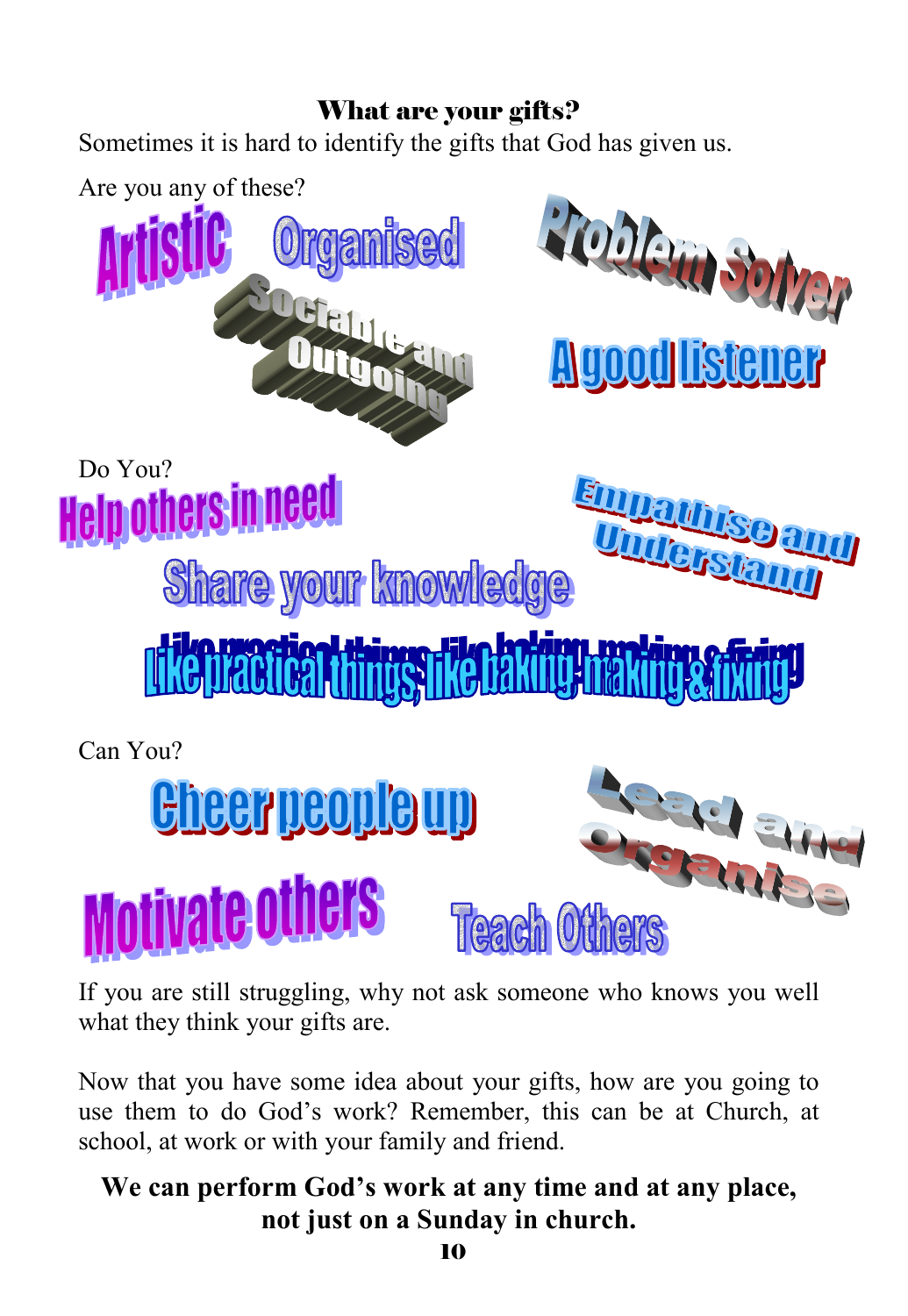**Saturday 25 April 2015**  11:00am - 4:00pm, doors open at 10am for registration **Venue:** Emmanuel Centre, Marsham Street Westminster, SW1P 3DW



 Join hundreds of CSW supporters for an inspiring day of expert speakers, real life testimonies, latest news from the front lines. The whole event is designed to equip you and other Christians in your role of encouraging the persecuted Church and speaking up for religious freedom.

**The Religious Liberty Commission** (RLC), was launched at Westminster on February 4th and called on the British government to intervene to prevent religious cleansing and violent persecution.

 The Most Reverend and Rt Hon Justin Welby gave the keynote address at the launch of the RLC at the Palace of Westminster. Highlighting the persecution of Christians in the Middle East, Saudi Arabia and Pakistan,



attacks against Jews in Europe and the firebombing of mosques, he told an audience of parliamentarians and church leaders:

*'That quiet creeping removals of freedom that create a climate of fear and animosity is why we must speak out. We must speak out in solidarity. Silence is not an option. Treasuring the dignity of each and* 

*every human must mean that we treasure their right to religious belief – even when we profoundly disagree with them.'* 

 *'A staggering 76 per cent of the world's population live in countries with high restrictions on religious freedom,'* said Mervyn Thomas, the CEO of Christian Solidarity Worldwide. *'The vast majority of those facing persecution are Christians. The situation is simply too important for the world to ignore.'* Launching the RLC, he added: *'Our purpose is to amplify the cries of the persecuted so the world can no longer ignore them.'*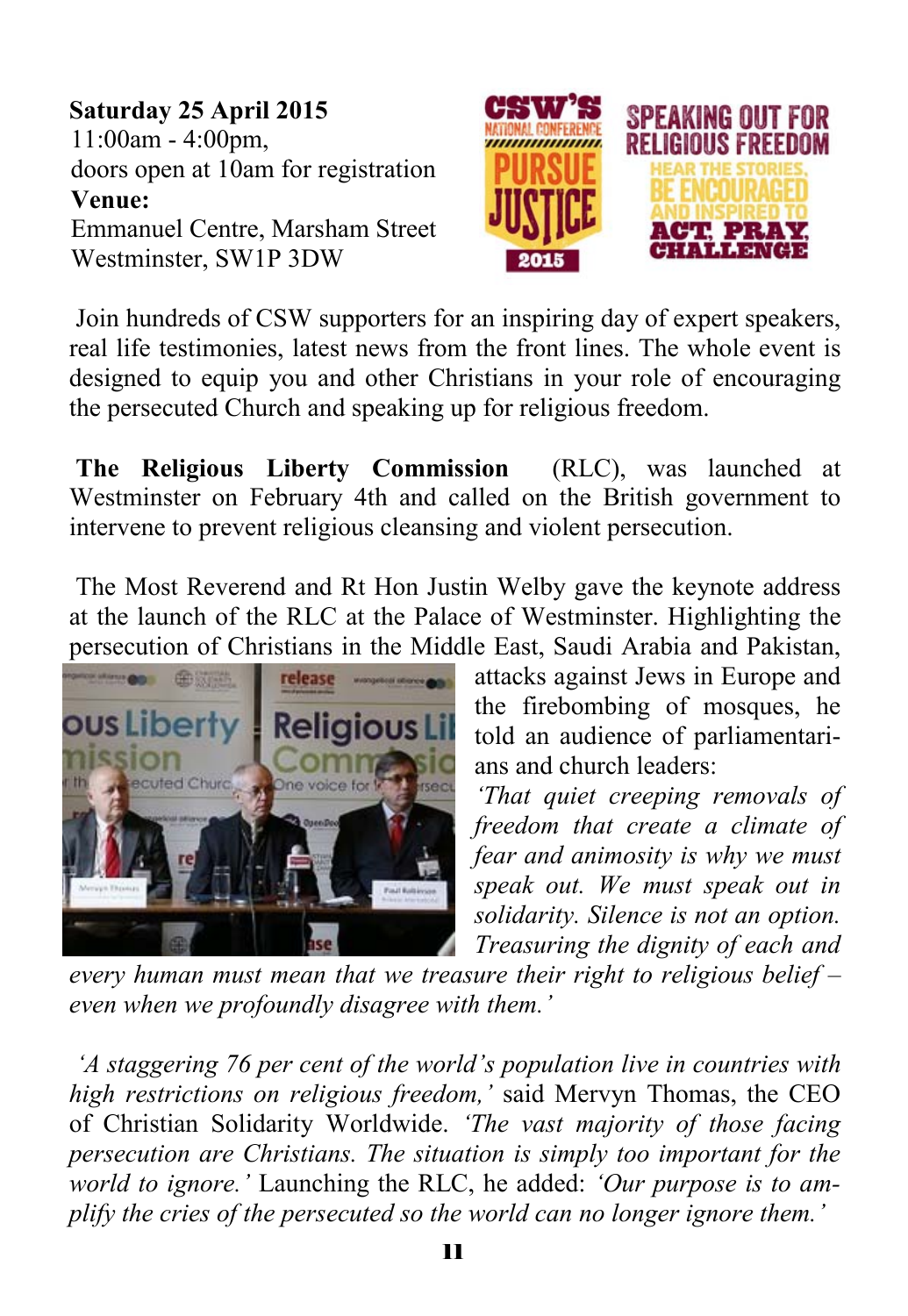According to the RLC, Christians are subject to violence, intimidation and discrimination in more than 50 countries. Some are murdered because of their faith. *'In the very birthplace of Christianity, the Middle East, the Christian faith is in danger of extinction,'* said Mervyn Thomas.

Evangelical Alliance General Director Steve Clifford called on Christian leaders from all denominations to adopt the International Day of Prayer for Persecuted Christians (IDOP) as an annual event in the church calendar. *'We must make sure that the plight of the persecuted church is heard,'* he said.

And the RLC urged the media to give greater importance to persecution issues – especially where there was evidence of religious cleansing.

A victim of persecution in Eritrea, one of the world's most repressive regimes, described the attacks there against Christians.

The Rev Dr Berhane Ashmelash said:

*'Today in Eritrea, Christians are being persecuted. Many are imprisoned and regularly subjected to starvation, heavy labour and solitary confinement.* 

*'Prison could be an underground pit or a metal shipping container. Torture is frequent. People are tied by both hands and legs and hanged on trees for hours or days. One form of hanging is the "Jesus Christ" which looks like a crucifix.* 

*'I was arrested and tortured with 'Number 8': they tie your arms and put a log under your knees. Many years later, I still feel a numbness on the back of my hand.* 

*'We strongly call for the international community to put pressure on Eritrea for the immediate release of all prisoners of conscience.'* 

The Archbishop of Canterbury said he welcomed the coordination of voices speaking out against persecution under the one banner of the RLC, adding: *'I echo warmly the RLC's encouragement for religious and political leaders to speak out in unison against any violation of freedom of religion.'* 

For more details and information visit *www.csw.org.uk*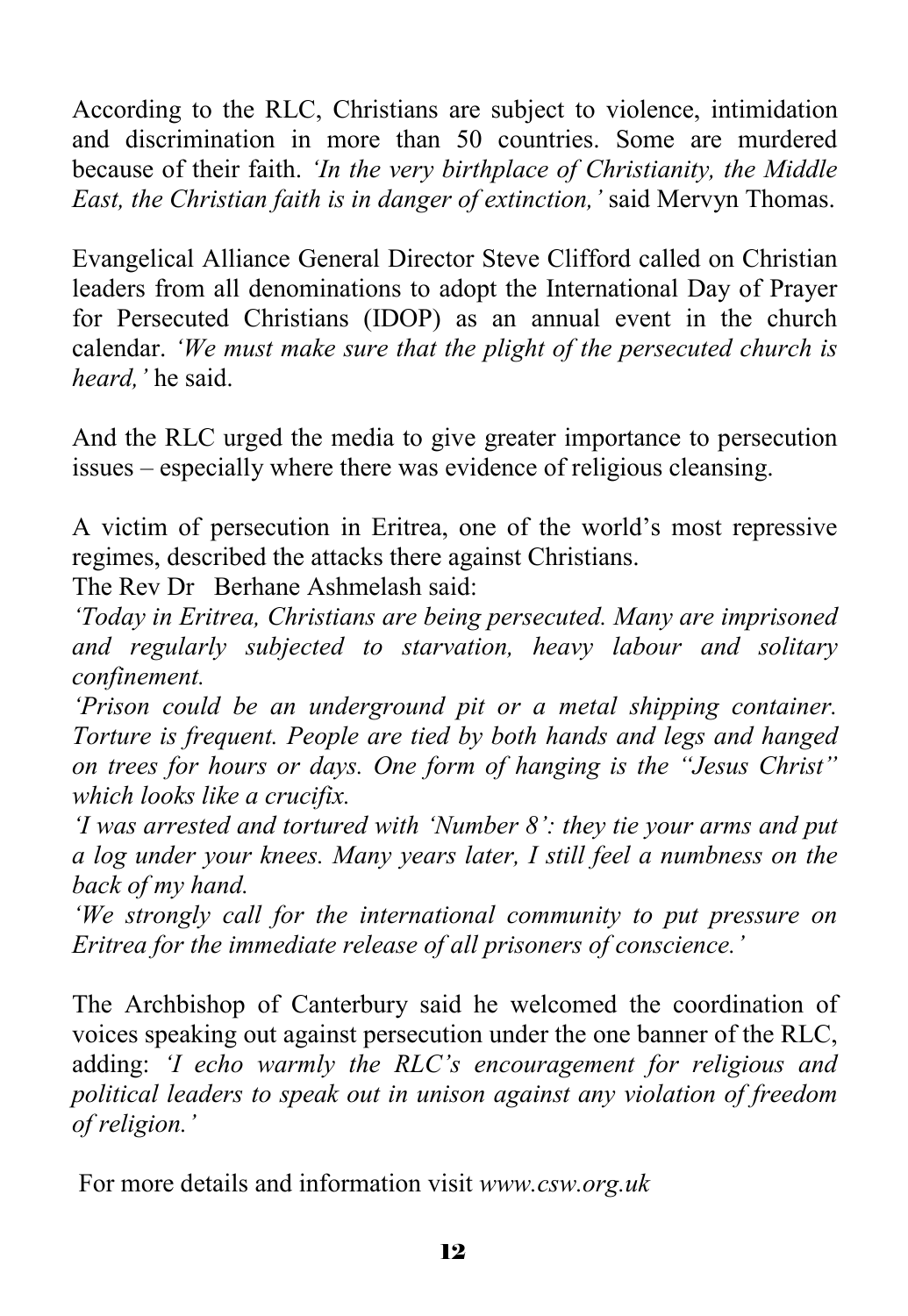

#### **Inside St Raphael's Hospice**

 Illness puts a huge strain on individuals and families and, at

St Raphael's, we are concerned not just for the patients under our care but also for those who are important to them.

 Our counselling service, based at the Hospice, provides a safe haven for patients and families where they can explore issues and emotions they feel unable to share with family or friends. This might be something within a family relationship or feelings of anger or guilt about the illness. Our counsellors will help them to resolve these difficulties so they are able to say 'goodbye'. For a child to lose a parent or grandparent is always difficult and our social worker aims to give parents the skills they need to talk to their children about what is happening and to normalise the whole process of being seriously ill and dying.

As well as providing support during a patient's life part of our Bereavement Service is a team of specially trained volunteers who telephone relatives after a loved one has died. One of these volunteers

is Sister Lucy (a member of the Daughters of the Cross): *"Sometimes when you phone people they are alone or, if they are in a family, they don't want to share how they are feeling and upset everyone else. They feel they have to keep strong for others but we let them talk. We send a letter first saying that someone will telephone and then we call and mention the person's name and when they died so that they know we are genuine. We give them a space and time to explore their experience of grief and are able to help validate what they are experiencing."* 



 If you would like to find out more about St Raphael's Hospice visit our website www.straphaels.org.uk or email rosey.johnson@straphaelshospice.org.uk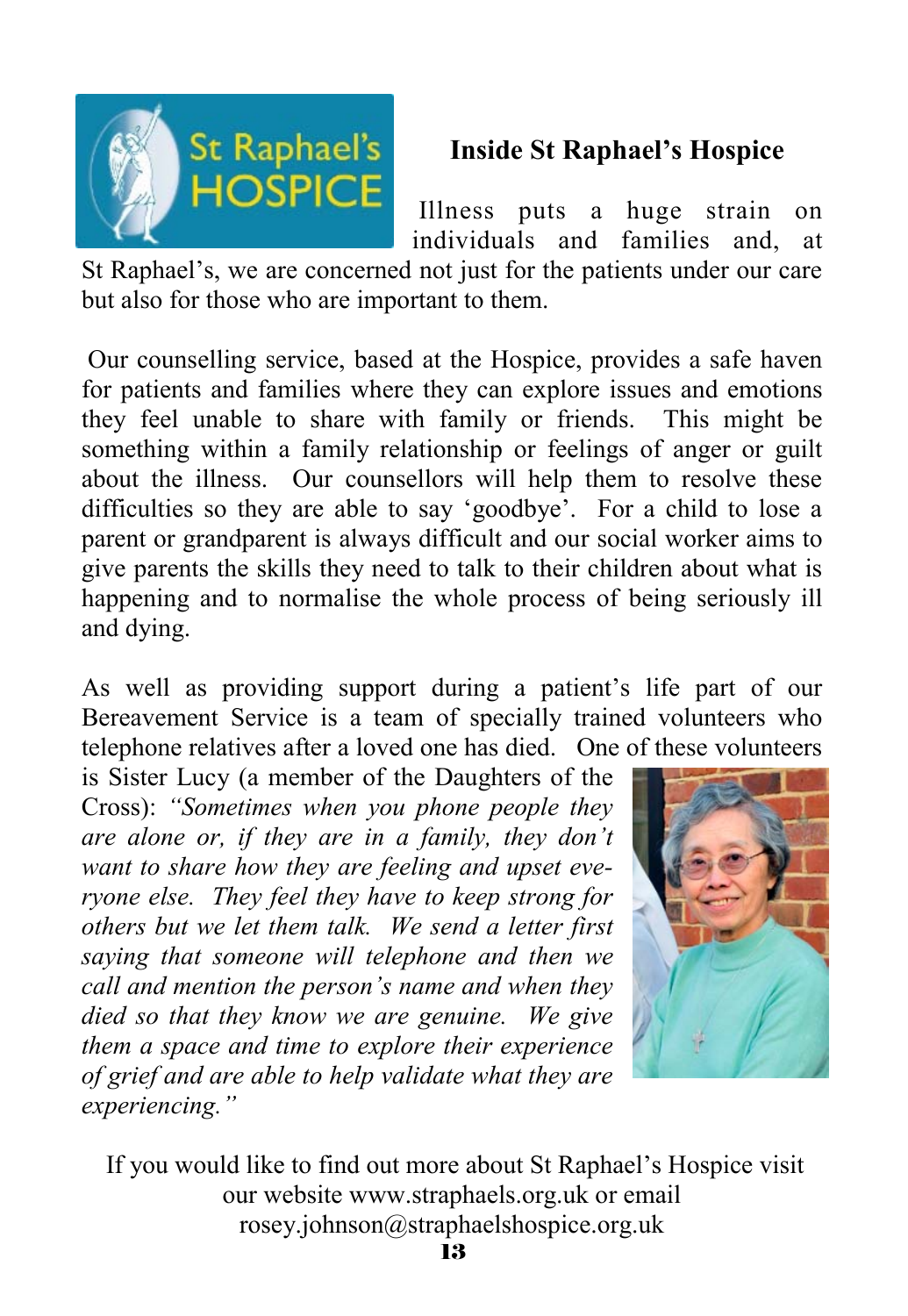## **CHURCH** DIARY

March

| Sun    | 1  | 10.30am             | All Age Worship led by Valerie Ashcroft                          |
|--------|----|---------------------|------------------------------------------------------------------|
|        |    | 6.30pm              | Communion Service led by Rev Paul Timmis                         |
| Tue    |    | 3 10.30am-noon      | Coffee and Chat                                                  |
|        |    | 8.00 pm             | Time for Prayer                                                  |
| Fri    | 6  | 10.30am             | Women's Day of Prayer service at<br>Christ Church, 16 Copse Hill |
|        |    | 8.00pm              | Women's Day of Prayer service at<br>Martin Way Methodist Church  |
| Sun    | 8  | 10.30am             | Communion Service led by Rev Paul Timmis                         |
| Tue    | 10 | 10.30am-noon        | Coffee and Chat                                                  |
|        |    | 8.00 pm             | Time for Prayer                                                  |
| Wed 11 |    | 7.30pm              | Leadership Meeting                                               |
| Fri    | 13 | 12.30 <sub>pm</sub> | Luncheon Club                                                    |
| Sun    | 15 | 10.30am             | Mothering Sunday Service led by David Eagle                      |
| Tue    | 17 | $10.30$ am-noon     | Coffee and Chat                                                  |
|        |    | 7.30pm              | Men's Supper Club - Hugh Proctor -                               |
|        |    |                     | Fun with numbers 2                                               |
|        |    | 8.00pm              | Time for Prayer                                                  |
| Sun 22 |    | 10.30am             | Morning Service led by Rev Paul Timmis                           |
|        |    | Tue 24 10.30am-noon | Coffee and Chat                                                  |
|        |    | $8.00 \text{ pm}$   | Time for Prayer                                                  |
| Fri    | 13 | 12.30pm             | Luncheon Club                                                    |
| Sat    | 28 | 10.00am             | Big Brunch                                                       |
| Sun 29 |    | 10.30am             | Morning Service led by Rev Paul Timmis                           |
| Mon 30 |    | 8.00pm              | <b>Easter Meditation</b>                                         |
| Tue    | 31 | 10.30am-noon        | Coffee and Chat                                                  |
|        |    | 8.00pm              | <b>Easter Meditation</b>                                         |

or Weekly Notice Sheet for any additional information *Please refer to the Website (www.martinway.org.uk)*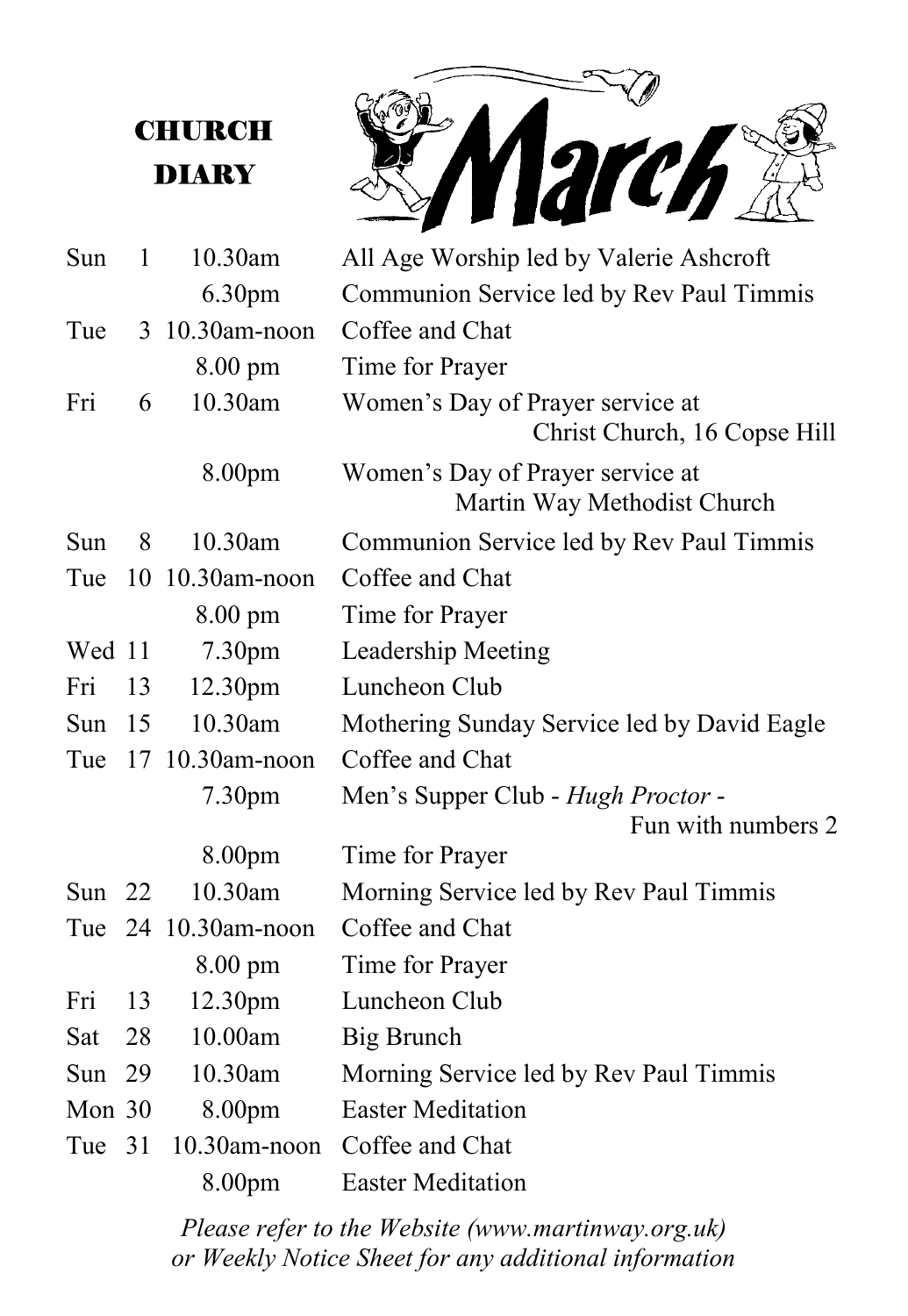We wish all of those who celebrate a birthday in March a very

*Happy Birthday*  and especially to: **Ruby Day on 3rd March Matthew Loft on 9th March**



# **Prayer for Mother's day**

—— $<$  0 > —

**Now I lay me down to sleep I pray my sanity to keep For if some peace I do not find I'm pretty sure I'll lose my mind. I pray I find a little quiet Far away from my family's riot May I lay back and not have to think about what they're stuffing down the sink, or who they're with, or where they're at, or what they're doing to the cat.** 

 **I pray for time all to myself (did I hear something fall off the shelf? A silent moment for Goodness sake (was that the window I just heard break!) Yes now I lay me down to sleep I pray my wits about me keep But as I look around I know, I must've lost them long ago.**